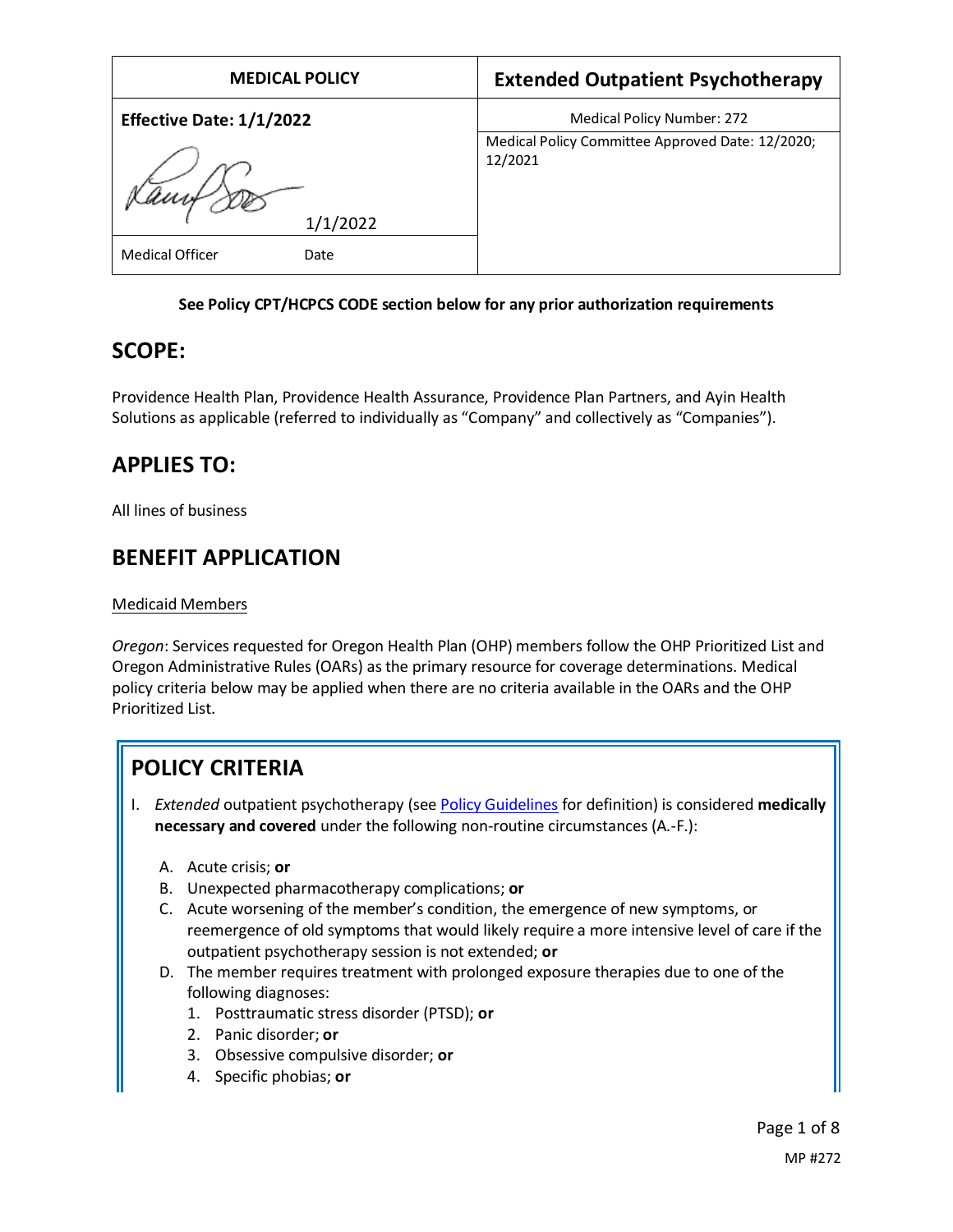- E. The member has been diagnosed with a borderline personality disorder and is being treated with dialectical behavior therapy; **or**
- F. The member has been diagnosed with posttraumatic stress disorder and is being treated with eye movement desensitization and reprocessing (EDMR) or cognitive processing therapy (CPT).
- II. Extended outpatient psychotherapy may be considered **not medically necessary and not covered** when criterion I. above is not met.

Link t[o Policy Summary](#page-6-0)

### **POLICY GUIDELINES**

<span id="page-1-0"></span>*Extended* outpatient psychotherapy may be defined as psychotherapy sessions billed with CPT codes 90837-90840 or CPT code 90837 billed with a prolonged services code (99354-99355). See the Billing Guidelines and CPT/HCPCS sections below for more detailed information.

## **BILLING GUIDELINES**

#### **Prolonged Services with Psychotherapy<sup>1</sup>**

The following prolonged services add-on procedure codes can be used with procedure code 90837 (Psychotherapy, 60 minutes with patient) if a provider renders more than 60 minutes of psychotherapy:

- 99354 (Prolonged service in the office or other outpatient setting requiring direct patient contact beyond the usual service; first hour). Procedure code 99354 can only be used in conjunction with procedure code 90837 and can only be used once an additional 30 minutes of services are provided. (The first 1–29 additional minutes beyond the initial 60 minutes are not separately reimbursable per CPT (Current Procedural Terminology) guidelines.)
- 99355 (Prolonged service in the office or other outpatient setting requiring direct patient contact beyond the usual service; each additional 30 minutes). Procedure code 99355 can only be used in conjunction with procedure codes 99354 and 90837.

The following table indicates the CPT procedure code(s) that appropriately match the actual time spent providing the prolonged service. The table does not account for the first 60 minutes of psychotherapy covered by procedure code 90837.

| <b>Total Duration of Prolonged Services</b> | <b>Procedure Code(s)</b>                                       |
|---------------------------------------------|----------------------------------------------------------------|
| Less than 30 minutes                        | Not reported separately                                        |
| 30–74 minutes                               | 99354 x 1 <sup>*</sup>                                         |
| (30 minutes-one hour, 14 minutes)           |                                                                |
| 75–104 minutes                              | 99354 x 1 <sup>*</sup> and 99355 x 1 <sup>*</sup>              |
| (one hour, 15 minutes-one hour, 44          |                                                                |
| minutes)                                    |                                                                |
| 105 or more minutes                         | 99354 x $1^*$ and 99355 x $2^*$ or more for each additional 30 |
| (one hour, 45 minutes or more)              | minutes                                                        |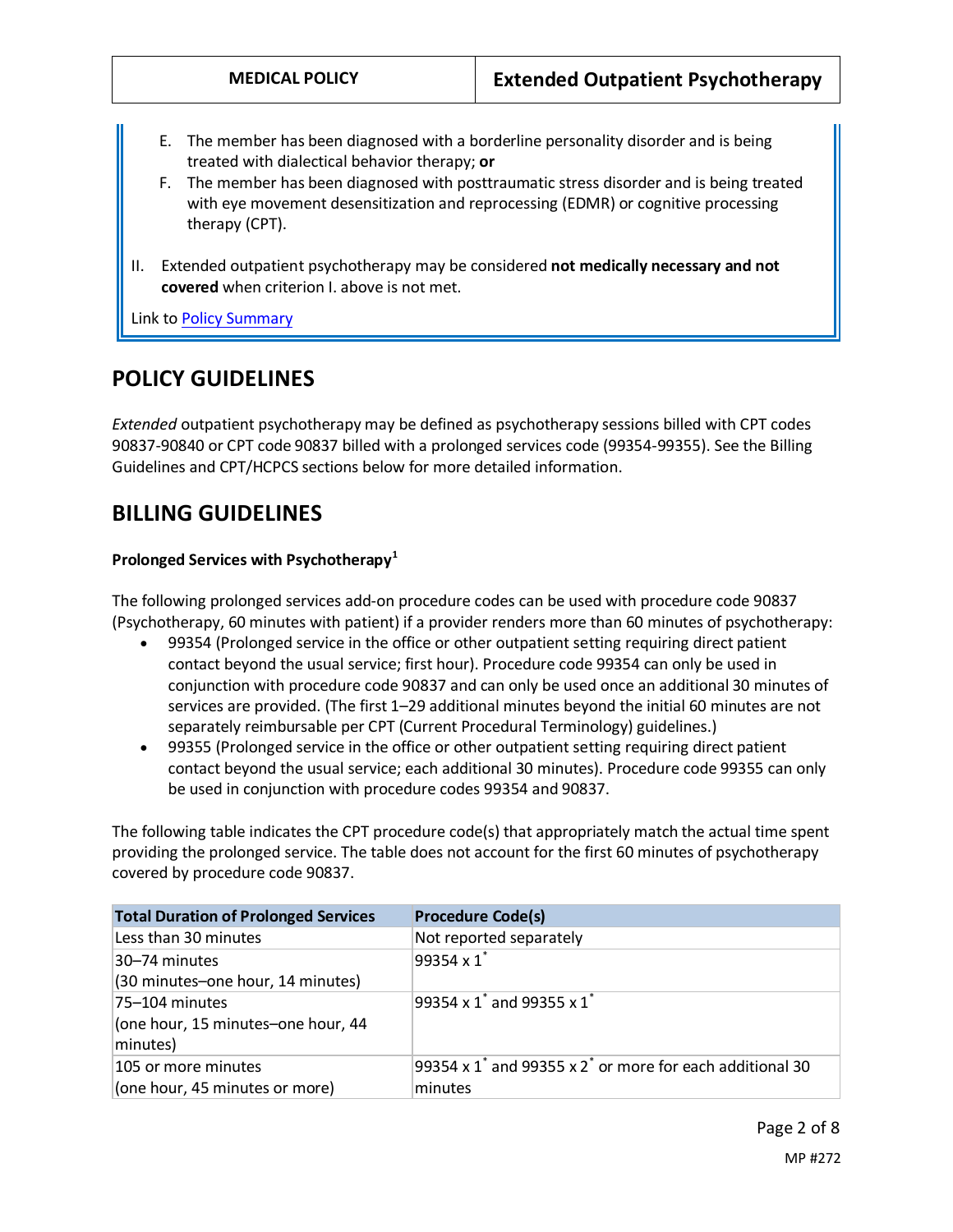\* Refers to the number of units to put on the claim form.

## **CPT/HCPCS CODES**

| <b>All Lines of Business</b>    |                                                                                                                                                                                                                                                                                                                                                                                |  |
|---------------------------------|--------------------------------------------------------------------------------------------------------------------------------------------------------------------------------------------------------------------------------------------------------------------------------------------------------------------------------------------------------------------------------|--|
| No Prior Authorization Required |                                                                                                                                                                                                                                                                                                                                                                                |  |
| 90837                           | Psychotherapy, 60 minutes with patient                                                                                                                                                                                                                                                                                                                                         |  |
| 90838                           | Psychotherapy, 60 minutes with patient when performed with an evaluation and<br>management service (List separately in addition to code for primary procedure)                                                                                                                                                                                                                 |  |
| 90839                           | Psychotherapy for crisis; first 60 minutes                                                                                                                                                                                                                                                                                                                                     |  |
| 90840                           | Psychotherapy for crisis; each additional 30 minutes (List separately in addition to<br>code for primary procedure)                                                                                                                                                                                                                                                            |  |
| 99354                           | Prolonged evaluation and management or psychotherapy service(s) (beyond the typical<br>service time of the primary procedure) in the office or other outpatient setting requiring<br>direct patient contact beyond the usual service; first hour (List separately in addition to<br>code for office or other outpatient Evaluation and Management or psychotherapy<br>service) |  |
| 99355                           | Prolonged evaluation and management or psychotherapy service(s) (beyond the typical<br>service time of the primary procedure) in the office or other outpatient setting requiring<br>direct patient contact beyond the usual service; each additional 30 minutes (List<br>separately in addition to code for prolonged service)                                                |  |

## **DESCRIPTION**

Psychotherapy is an interpersonal treatment based on various psychological principles. There are many types of psychotherapy with varying methods, and the choice of the most appropriate psychotherapy is based on the patient's specific problem or diagnosis.<sup>2</sup>

| Psychotherapy        | <b>Description</b>                                                                       |
|----------------------|------------------------------------------------------------------------------------------|
| Cognitive and        | In cognitive therapy, the therapist helps the patient identify and correct               |
| behavioral therapies | distorted, maladaptive beliefs. Behavioral therapy uses thought exercises or             |
|                      | real experiences to facilitate symptom reduction and improved functioning.               |
|                      | This may occur through learning, through decreased reactivity from                       |
|                      | repeated exposure to a stimulus, or through other mechanisms. <sup>2</sup>               |
| Psychodynamic        | Psychodynamic psychotherapy uncovers the unconscious patterns of                         |
| psychotherapy        | interpersonal relationships, conflicts, and desires with the goal of improved            |
|                      | functioning. Psychodynamic therapy is used for some psychiatric disorders,               |
|                      | including depression, anorexia nervosa, and personality disorders. <sup>2</sup>          |
| Interpersonal        | Interpersonal therapy (IPT) addresses interpersonal difficulties that lead to            |
| psychotherapy        | psychological problems. Interpersonal psychotherapy focuses on the                       |
|                      | individual's interpersonal life in four problem areas: grief over loss,                  |
|                      | interpersonal disputes, role transitions, and interpersonal skill deficits. <sup>2</sup> |
| Motivational         | Motivational interviewing is a type of psychotherapy that is used in primary             |
| interviewing         | care and mental health care to encourage patients to change maladaptive                  |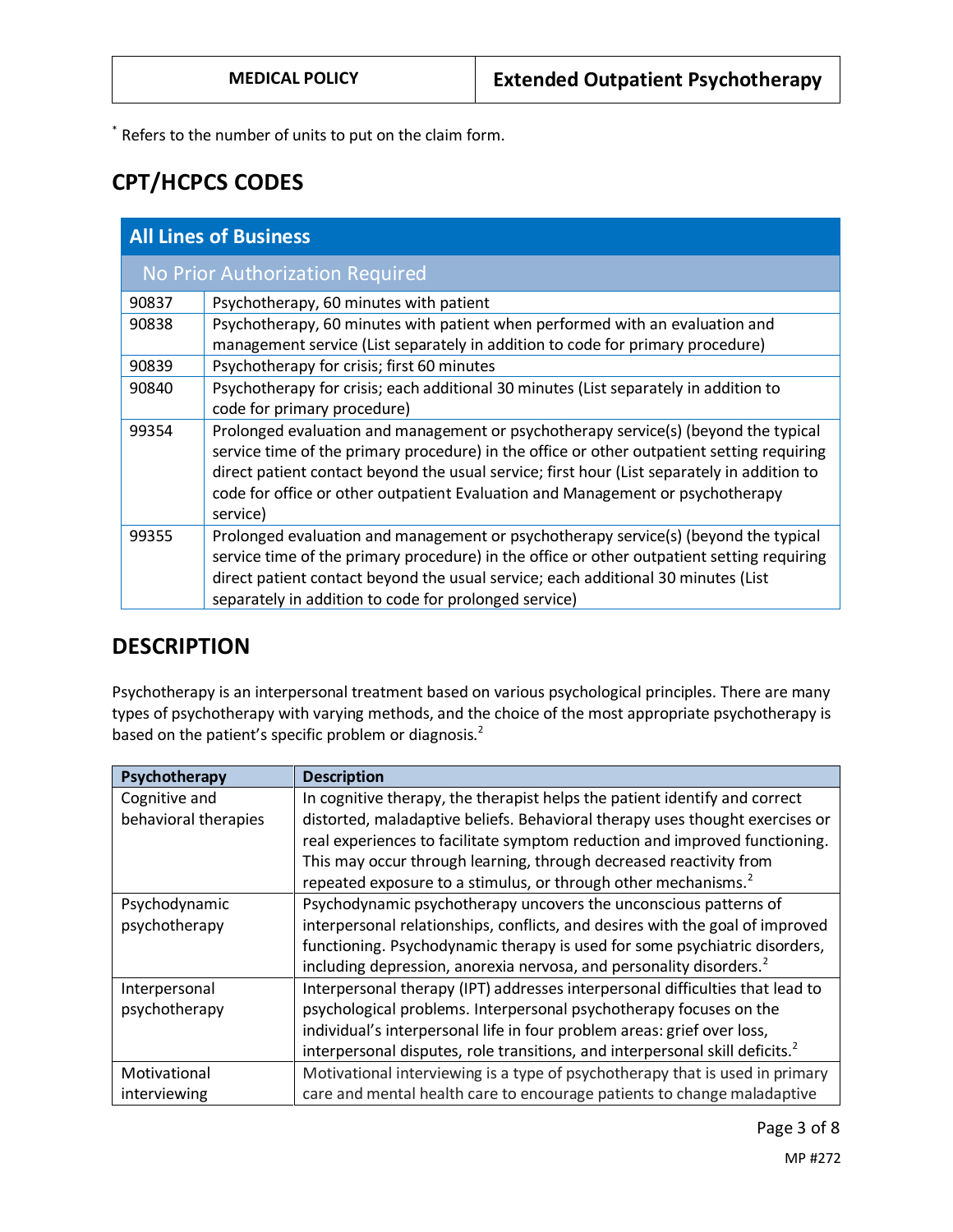|                      | behaviors. Derived from cognitive-behavioral and readiness-to-change                  |
|----------------------|---------------------------------------------------------------------------------------|
|                      | models, motivational interviewing seeks to help patients recognize and                |
|                      | make changes to these behaviors, matching strategies to the patient's stage           |
|                      | of readiness to change. <sup>2</sup>                                                  |
| Dialectical behavior | A type of psychotherapy conducted in the context of mental health practice            |
| therapy              | for patients with severe problems in emotional regulation, most commonly              |
|                      | patients with borderline personality disorder. DBT includes skills training,          |
|                      | mindful practice, and close monitoring of and intervention in crises that             |
|                      | may develop. Sessions are typically more than once a week and                         |
|                      | supplemented with contacts between sessions as needed. <sup>2</sup>                   |
| Supportive           | Widely used in medical practice, eg, to help individuals cope with illness,           |
| psychotherapy        | deal with a crisis or transient problem, and maintain optimism or hope.               |
|                      | Techniques vary but most models emphasize communication of interest                   |
|                      | and empathy; supportive therapy may also include guidance on available                |
|                      | services, advice, respect, praise, and/or encouragement. <sup>2</sup>                 |
| Prolonged exposure   | Prolonged exposure is an exposure therapy initially developed to treat                |
| therapy              | PTSD. It consists of breathing retraining, education about common                     |
|                      | reactions to trauma, imaginal exposure to the trauma memory, processing               |
|                      | of the traumatic material, and in vivo exposure to trauma reminders. <sup>3</sup> The |
|                      | delivery of prolonged exposure is commonly provided over a time-frame of              |
|                      | approximately three months with weekly individual sessions, and with eight            |
|                      | to 15 sessions overall. The sessions are typically 60 to 120-minutes in               |
|                      | length.                                                                               |
| Eye movement         | EMDR is a variation of exposure that incorporates exposure to traumatic               |
| desensitization and  | memories with simultaneous focus on external stimuli such as therapist-               |
| reprocessing         | directed bilateral eye movements, hand-tapping, or audio stimulation. <sup>4</sup>    |

# **CLINICAL PRACTICE GUIDELINES**

### American Psychological Association (APA)

The 2017 (updated 2019) APA clinical practice guideline for the treatment of posttraumatic stress disorder (PTSD) in adults recommended the following regarding psychotherapy:

*For adult patients with posttraumatic stress disorder (PTSD), the panel strongly recommends that clinicians offer one of the following psychotherapies/interventions (listed alphabetically):*

- *Cognitive behavioral therapy (CBT)*
- *Cognitive processing therapy (CPT)*
- *Cognitive therapy (CT)*
- *Prolonged exposure therapy (PE)*

*(Strength of Recommendation: Strong For)*

For adult patients with PTSD, the panel suggests that clinicians offer one of the following *psychotherapies/interventions (listed alphabetically):*

- *Brief eclectic psychotherapy (BEP)*
- *Eye movement desensitization and reprocessing therapy (EMDR)*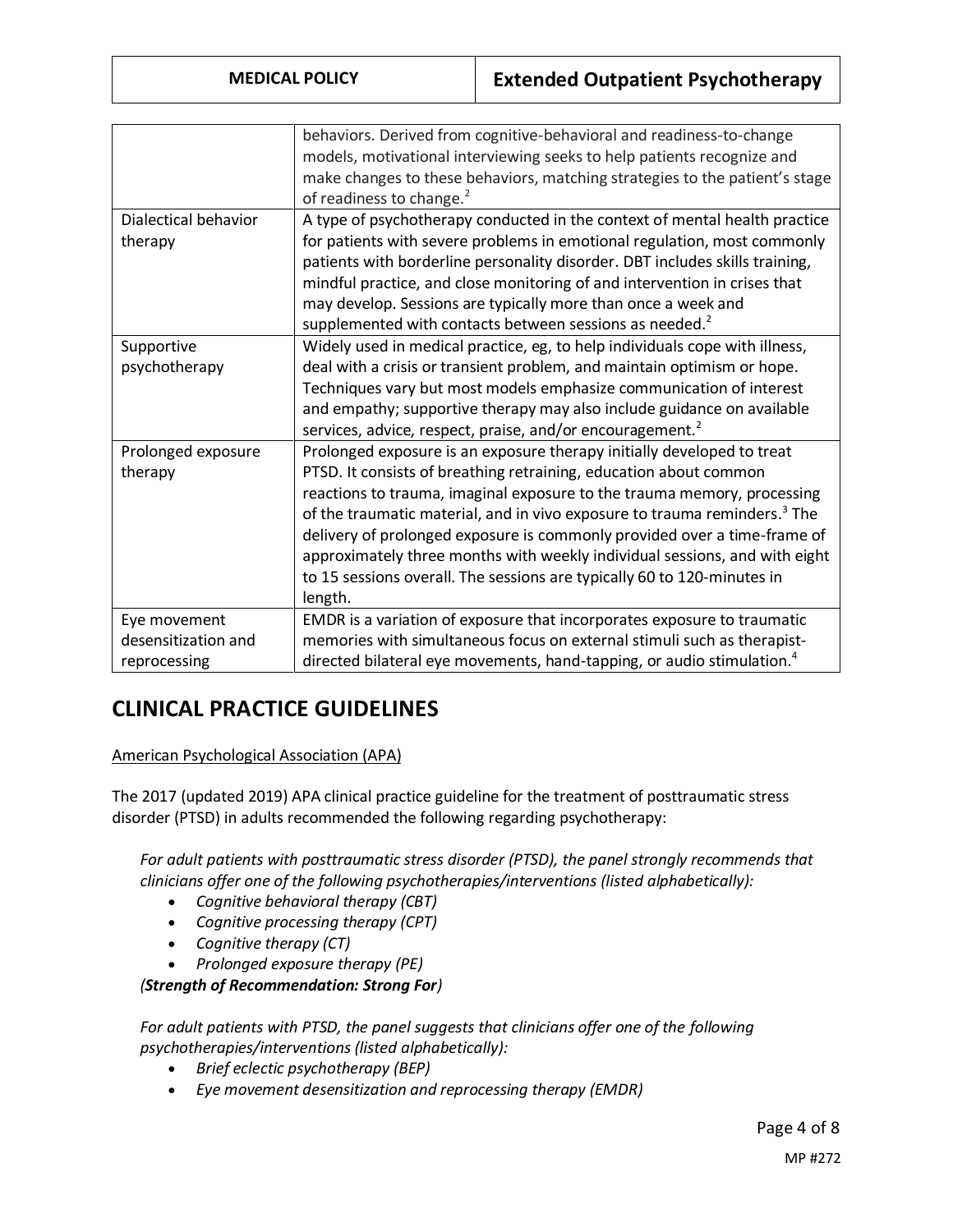• *Narrative exposure therapy (NET) (Strength of Recommendation: Conditional)*

*For adult patients with PTSD, there is insufficient evidence to recommend for or against clinicians offering the following psychotherapies/interventions (listed alphabetically):*

- *Relaxation (RX)*
- *Seeking Safety (SS)*

*(Strength of Recommendation: Insufficient) 5*

Department of Veterans Affairs (VA)/Department of Defense (DoD)/Veterans Health Administration (VHA)

The 2017 joint VA/DoD/VHA clinical practice guideline for the management of posttraumatic stress disorder and acute stress disorder gave the following recommendations for psychotherapy:

- *For patients with PTSD, the Work Group recommends individual, manualized trauma-focused psychotherapies that have a primary component of exposure and/or cognitive restructuring to include Prolonged Exposure (PE), Cognitive Processing Therapy (CPT), Eye Movement Desensitization and Reprocessing (EMDR), specific cognitive behavioral therapies for PTSD, Brief Eclectic Psychotherapy (BEP), Narrative Exposure Therapy (NET), and written narrative exposure. (Strong For; Reviewed, New-replaced)*
- *The Work Group suggests the following individual, manualized non-trauma-focused therapies for patients diagnosed with PTSD: Stress Inoculation Training (SIT), Present-Centered Therapy (PCT), and Interpersonal Psychotherapy (IPT). (Weak For; Reviewed, Newreplaced)*
- There is insufficient evidence to recommend for or against psychotherapies that are not *specified in other recommendations, such as Dialectical Behavior Therapy (DBT), Skills Training in Affect and Interpersonal Regulation (STAIR), Acceptance and Commitment Therapy (ACT), Seeking Safety, and supportive counseling. (N/A; Reviewed, New-replaced)*
- *There is insufficient evidence to recommend using individual components of manualized psychotherapy protocols over or in addition to the full therapy protocol. (N/A; Reviewed, New-added)*
- *The Work Group suggests manualized group therapy over no treatment. There is insufficient evidence to recommend using one type of group therapy over any other. (Weak For; Reviewed, New-replaced)*
- *There is insufficient evidence to recommend for or against trauma-focused or non-traumafocused c*ouples therapy for the primary treatment of PTSD*. (N/A; Reviewed, Amended) 6*

The 2016 joint VA/DoD/VHA clinical practice guideline for the management of major depressive disorder recommended the following:

• *As first-line treatment for uncomplicated mild to moderate MDD (see Recommendation 17 below for complex cases), the Work Group recommends offering one of the following treatments based on patient preference, safety/side effect profile, history of prior response to a specific medication, family history of response to a medication, concurrent medical illnesses, concurrently prescribed medications, cost of medication and provider training/competence:*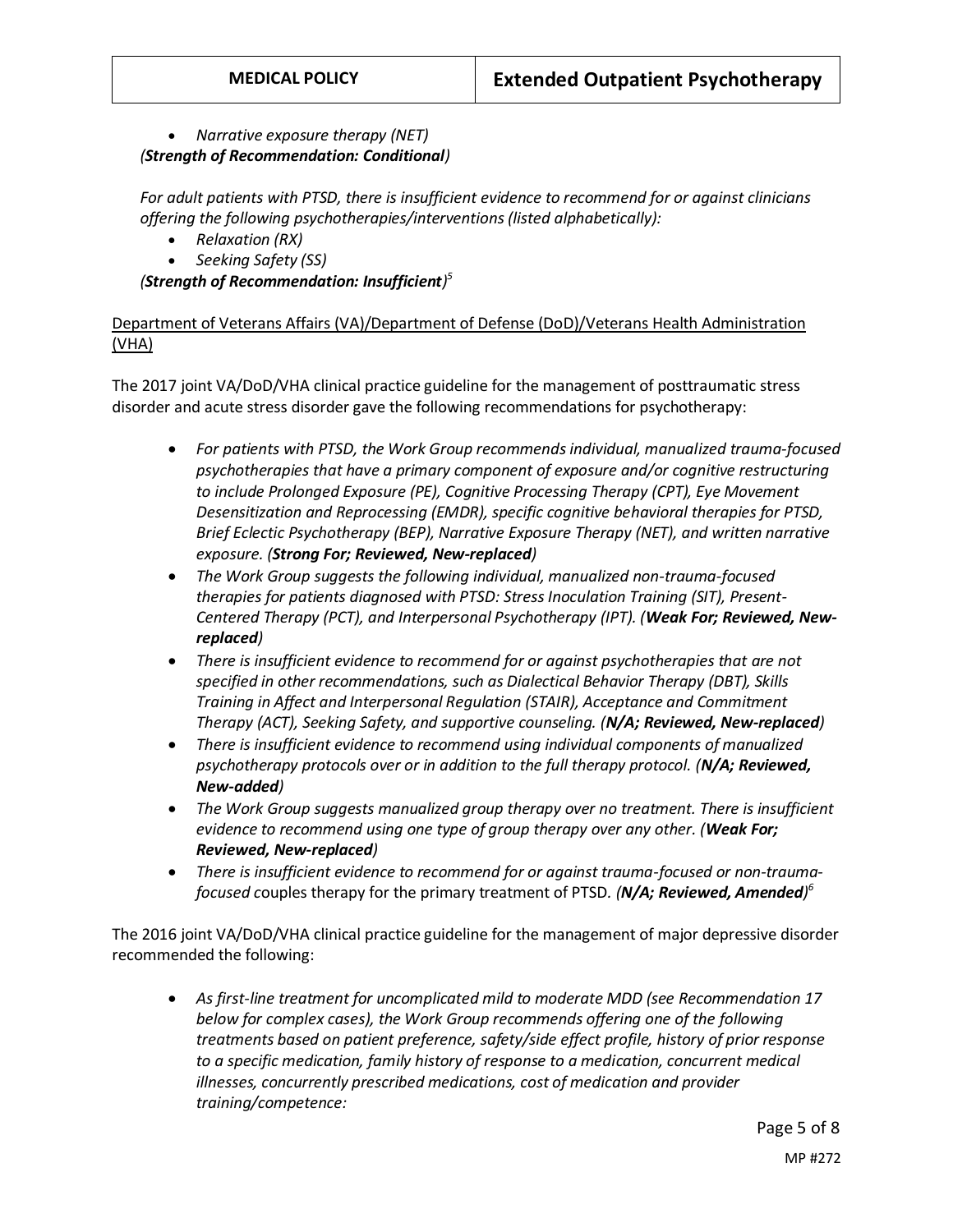- o *Evidence-based psychotherapy:*
	- *Acceptance and commitment therapy (ACT)*
	- *Behavioral therapy/behavioral activation (BT/BA)*
	- *Cognitive behavioral therapy (CBT)*
	- *Interpersonal therapy (IPT)*
	- *Mindfulness-based cognitive therapy (MBCT)*
	- *Problem-solving therapy (PST)*

*The evidence does not support recommending a specific evidence-based psychotherapy or pharmacotherapy over another.*

#### *(Strong For; Reviewed, New-replaced)*

• *For patients at high risk for relapse (e.g., two or more prior episodes, unstable remission status), the Work Group recommends offering a course of CBT, IPT or MBCT during the continuation phase of treatment (after remission is achieved) to reduce the risk of subsequent relapse/recurrence.*

*The evidence does not support recommending a specific evidence-based psychotherapy over another.*

#### *(Strong For; Reviewed, Amended) 7*

The 2019 joint VA/DoD/VHA clinical practice guideline for the assessment and management of patients at risk for suicide recommended the following in regards to psychotherapies:

• *We recommend using cognitive behavioral therapy-based interventions focused on suicide prevention for patients with a recent history of self-directed violence to reduce incidents of future self-directed violence. (Strong for; Reviewed, New-added)*

*The Work Group's confidence in the quality of the evidence was moderate.*

• *We suggest offering dialectical behavioral therapy to individuals with borderline personality disorder and recent self-directed violence. (Weak For; Reviewed, New-replaced)*

*The Work Group's confidence in the quality of the evidence is low.*

- *We suggest offering problem-solving based psychotherapies to:*
	- *1. Patients with a history of more than one incident of self-directed violence to reduce repeat incidents of such behaviors*
	- *2. Patients with a history of recent self-directed violence to reduce suicidal ideation*
	- *3. Patients with hopelessness and a history of moderate to severe traumatic brain injury.*

#### *(Weak For; Reviewed, New-replaced)*

 *The Work Group's confidence in the quality of the evidence was low. 8*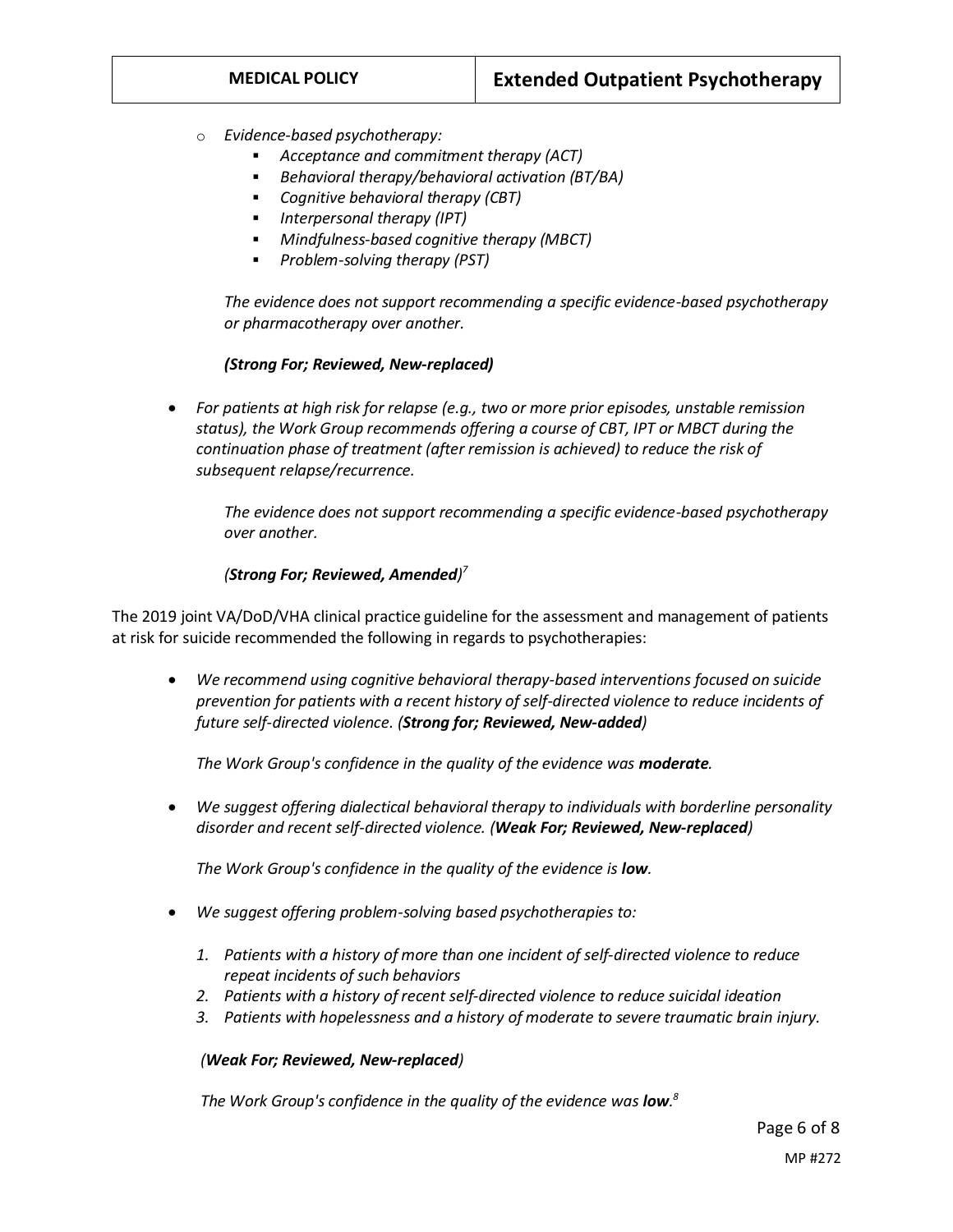American Family Physician (AFP)

The 2015 AFP clinical practice guideline for the diagnosis and management of obsessive compulsive disorders (OCD) recommended "cognitive behavior therapy, specifically prolonged exposure and response prevention, is the most effective psychotherapy method for treating OCD."<sup>9</sup>

### <span id="page-6-0"></span>**CENTERS FOR MEDICARE AND MEDICAID SERVICES**

As of 10/28/2021, no specific Medicare coverage policy or guidance (e.g., manual, national coverage determination [NCD], local coverage determination [LCD] article [LCA], etc.) was identified which addresses extended outpatient psychotherapy. In the absence of a NCD, LCD, or other Medicare policy, Medicare guidelines allow a Medicare Advantage Organization (MAO) to make coverage determinations, applying an objective, evidence-based process, based on authoritative evidence. (Medicare IOM Pub. No. 100-16, Ch. 4, §90.5)

Therefore, this Company coverage review will be applied for medical necessity decision-making. Under Medicare, only medically reasonable and necessary services are covered (Title XVIII of the Social Security Act, §1862(a)(1)(A)). Procedures, devices, or other medical technologies which lack scientific evidence regarding safety and efficacy because they are investigational or experimental are considered "not medically reasonable or necessary" to treat illness or injury under Medicare. (Medicare IOM Pub. No. 100-04, Ch. 23, §30 A)

## **POLICY SUMMARY**

Psychotherapy is an established treatment for various behavioral health conditions, including posttraumatic stress disorder, borderline personality disorder, panic disorder, obsessive compulsive disorder, and specific phobias. Several evidence-based clinical practice guidelines, including the American Psychological Association, recommend the use of psychotherapies for these indications.

## **INSTRUCTIONS FOR USE**

Company Medical Policies serve as guidance for the administration of plan benefits. Medical policies do not constitute medical advice nor a guarantee of coverage. Company Medical Policies are reviewed annually and are based upon published, peer-reviewed scientific evidence and evidence-based clinical practice guidelines that are available as of the last policy update. The Companies reserve the right to determine the application of Medical Policies and make revisions to Medical Policies at any time. Providers will be given at least 60-days notice of policy changes that are restrictive in nature.

The scope and availability of all plan benefits are determined in accordance with the applicable coverage agreement. Any conflict or variance between the terms of the coverage agreement and Company Medical Policy will be resolved in favor of the coverage agreement.